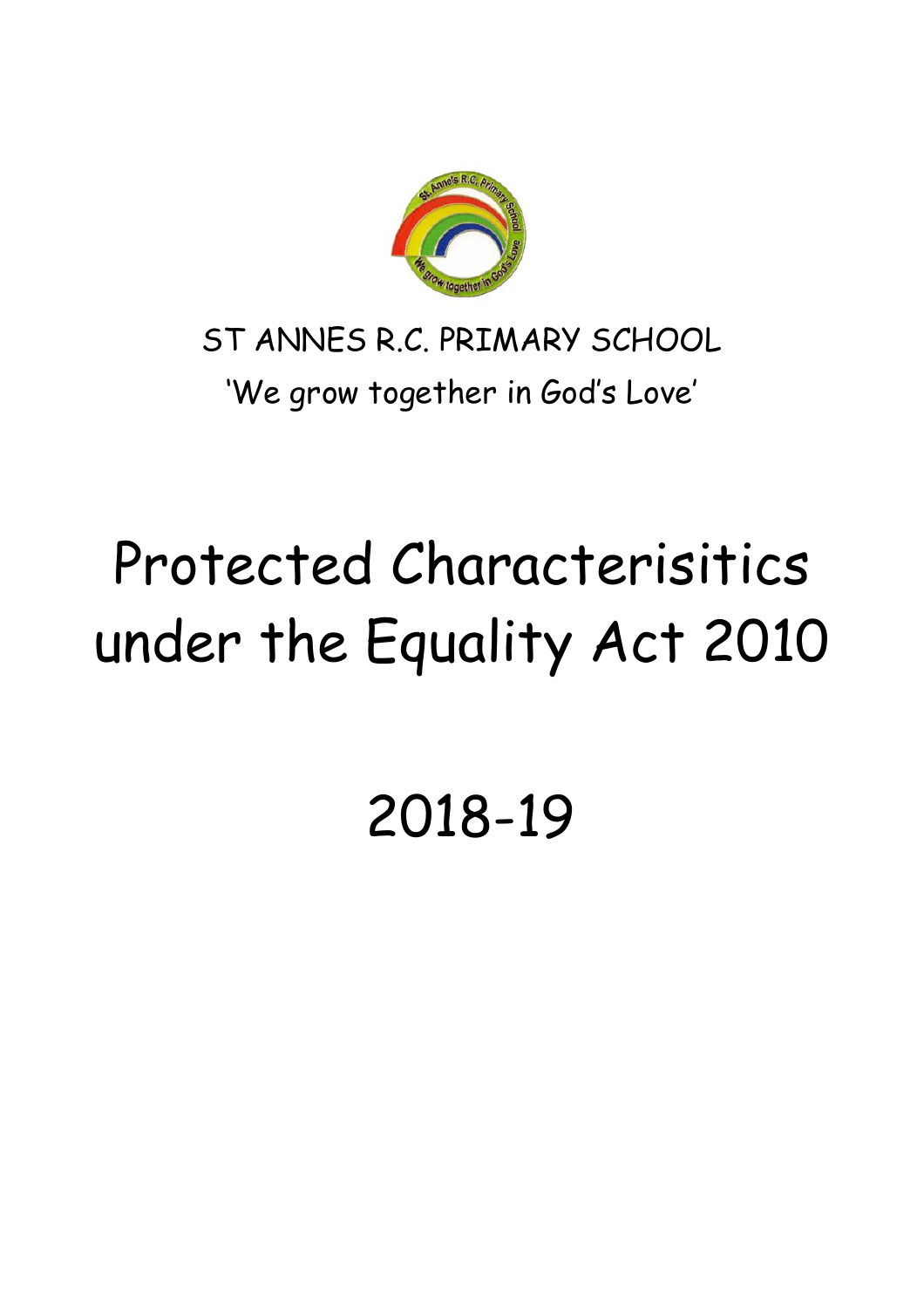## **Equality at St Anne's**

All policies and procedures at St Anne's, Greenacres are underpinned by the Equality Act 2010. This school places equality of everyone in the community at the forefront of its ethos. God loves everyone equally, therefore we do the same.

Everything we do is based on the values of the Gospel. These values, which are also British Values, include love, faith, hope, equality, respect, responsibility, rights, dignity, trust, honesty, tolerance, compassion, forgiveness, reconciliation, hospitality, mercy, community, service, simplicity, stewardship, justice and peace.

### **Mission Statement:**

We grow together as a Catholic Faith Community, as we follow and promote Gospel values in all we do.

We grow together in wisdom, as we encourage each child to achieve their full potential, academically, spiritually and socially and in a spirit of confidence.

We grow together in respect, friendship and responsibility, as we reach out to those in our wider community.

We Grow Together in God's Love.

### **St Anne's Culture Statement:**

If we do nothing else today, we will show LOVE, RESPONSIBILITY and RESPECT.

The most important things we must ensure today, are that we do our best to learn, be safe and be happy.

We grow together in God's love.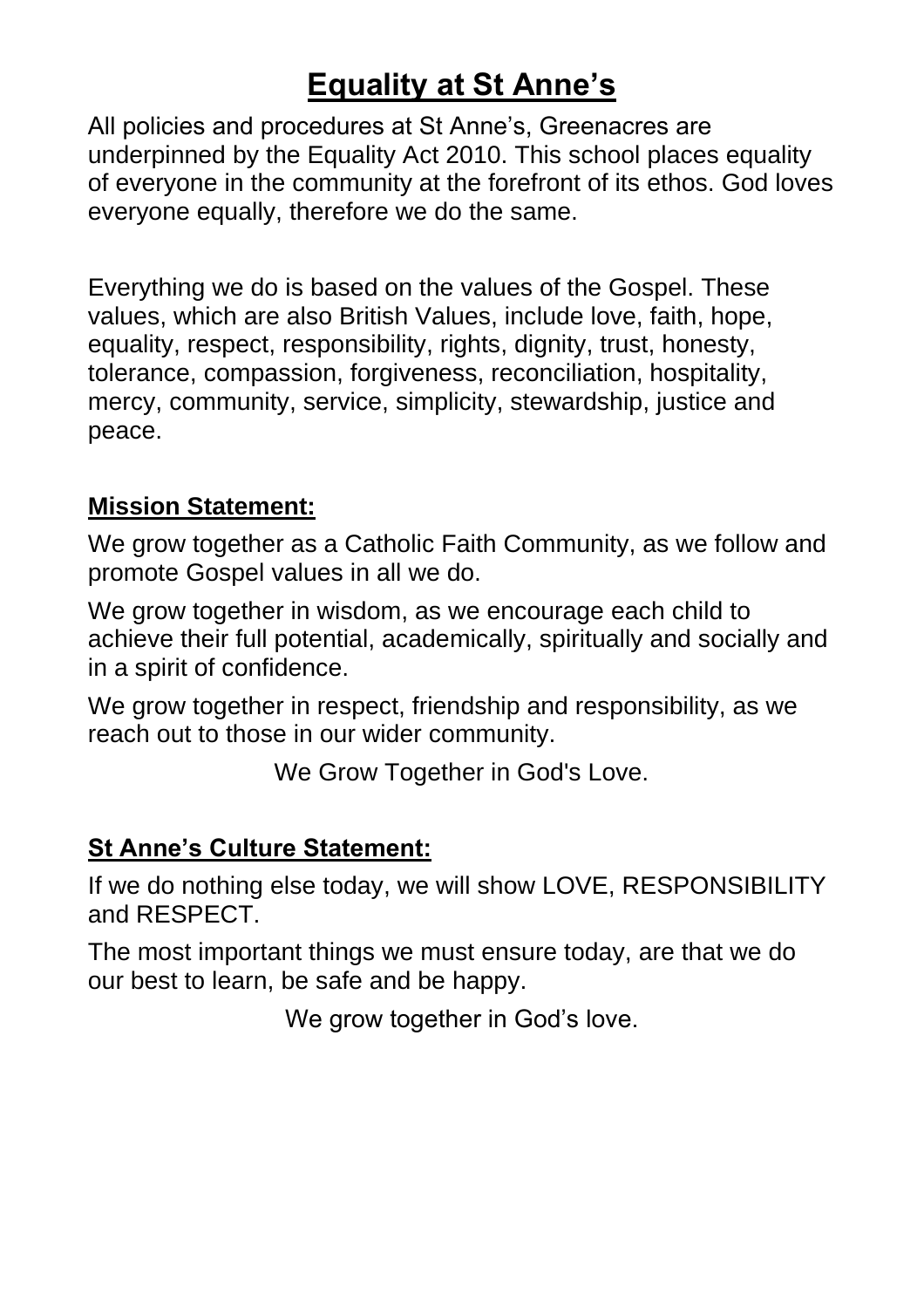#### **The Equality Act 2010**

The Equality Act 2010 replaced nine major Acts of Parliament, as well as almost a hundred sets of regulations, dealing with equality and discrimination. The Act provides a single, consolidated source of discrimination law, covering all the types of discrimination that are unlawful.

The law should make it easier for school leaders and governors to understand their legal responsibilities and tackle inequalities in education.

In England and Wales, the Act applies to all maintained and independent schools, as well as academies and free schools.

It covers all aspects of school life to do with how a school treats pupils and prospective pupils, parents and carers, employees, and members of the community. Everything a school does must be fair, nondiscriminatory and not put individuals or groups of people at a disadvantage. In particular, a school must not discriminate, harass or victimise a pupil or potential pupil in relation to:

- Admissions.
- The way it provides education for pupils.
- How it provides pupils access to any benefit, facility or service.
- Excluding a pupil or subjecting them to any other detriment.

#### **What actions and behaviours are unlawful?**

The Act defines a number of types of unlawful behaviour, including:

- Direct discrimination.
- Indirect discrimination.
- Failing to make reasonable adjustments for disabled pupils or staff.
- Discrimination arising from disability.
- Harassment related to a protected characteristic.
- Victimisation of someone because they have made, or helped with, a complaint about discrimination.

#### **Protected characteristics**

The Act uses the term "protected characteristics" to refer to aspects of a person's identity. Treating a person less favourably because they have one or more of these characteristics would be unlawful. The protected characteristics are:

- Age.
- Disability.
- Gender reassignment.
- Marriage and civil partnership.
- Pregnancy and maternity.
- Race.
- Religion or belief.
- Sex.
- Sexual orientation.

The protected characteristics of age and marriage and civil partnership apply to schools as employers, but not in relation to their provision for pupils.

#### **Public Sector Equality Duty**

Since April 2011, schools have also been bound by a part of the Equality Act 2010 called the Public Sector Equality Duty (also known as the PSED, or simply the "Equality Duty").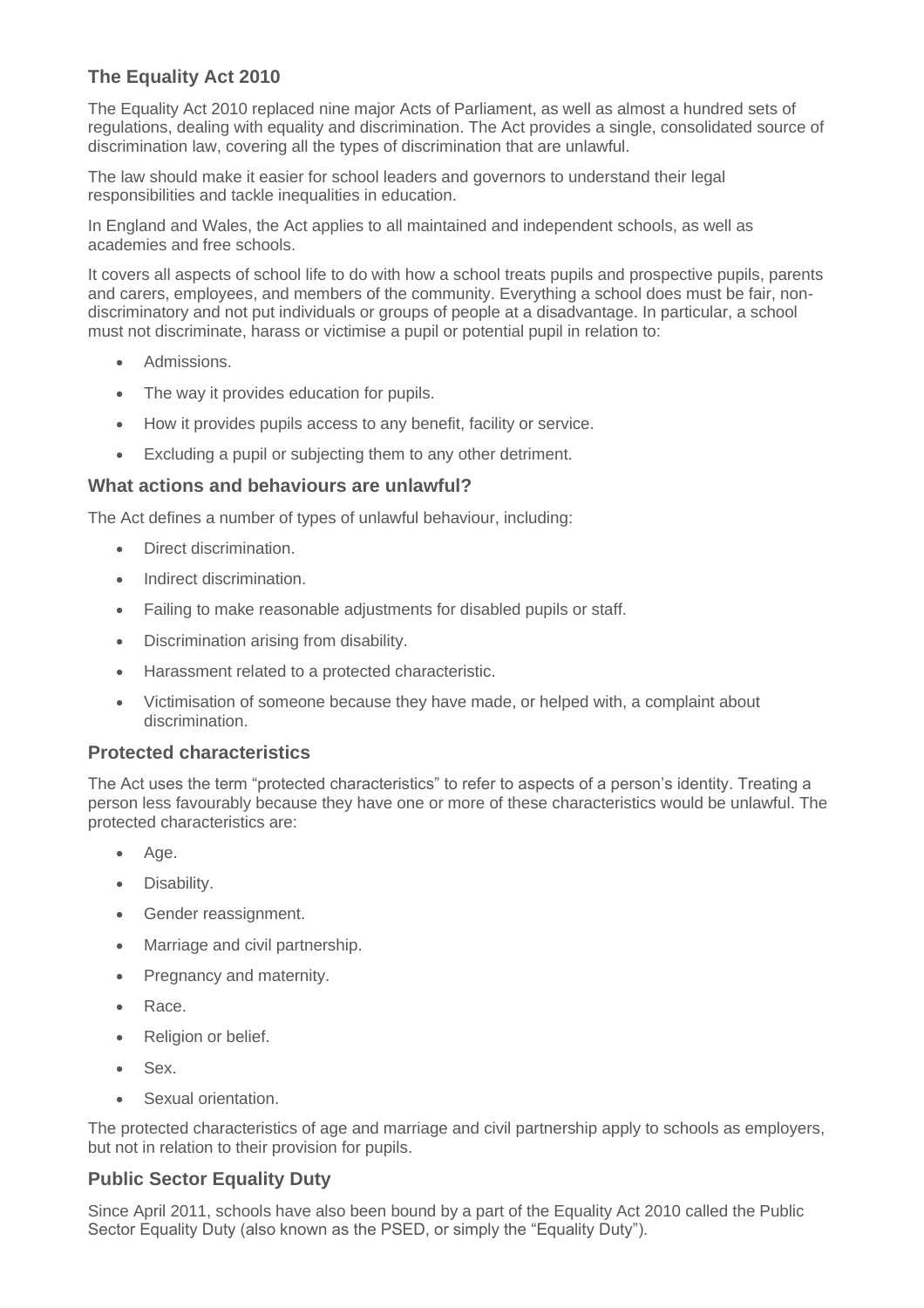The Equality Duty replaces the previous three sets of duties on schools to promote disability, gender and race equality through having equality polices and action plans for these groups. Some schools chose to meet these previous duties by combining the three policies into a "single" equality policy.

There is now no requirement for schools to have equality policies, schemes and/or action plans. This has been made clear in the updated list of statutory policies for schools from the Department for Education (DfE).

The new Equality Duty has two parts: the "general" duty and "specific" duties.

St Anne's School considers how our policies, practices and day-to-day activities impact on pupils and staff. We ensure we have "due regard" to the need to:

- Eliminate unlawful discrimination, harassment and victimisation.
- Advance equality of opportunity.
- Foster good relations.

There are two specific duties to assist St Anne's in meeting the general duty. We have complied with these two duties from April 6, 2012. They are:

- To publish information to show how they are complying with the Equality Duty. This is updated at least annually.
- To prepare and publish one or more specific and measurable equality objectives at least every four years. These can be found in our Accessibility Plan.

#### **What is meant by 'due regard'?**

Having due regard means that St Anne's considers the three aims of the Equality Duty as part of decision-making, developing and reviewing policies and how they deliver services.

According to advice for school leaders and governors from the DfE: "The duty to have 'due regard' to equality considerations means that whenever significant decisions are being made or policies developed, thought must be given to the equality implications."

#### **Publishing equality information**

As a minimum, schools should publish information on:

- The diversity of the school population.
- How they are performing in relation to the three aims of the Equality Duty.
- The diversity of their workforce, although this only applies to schools with more than 150 employees.

#### **Measurable objectives**

St Anne's sets equality objectives to tackle any issues of discrimination, inequality and disadvantage.

Objectives can be linked to challenges the school is already responding to in the school improvement plan, or can address issues and concerns identified through consultation with pupils, staff and parents.

The current objectives are

- Narrowing gaps in attainment between groups of pupils in Key Stage 2 SATs across all areas..
- Improving school attendance of pupils from all groups.
- Increasing the participation of particular groups in school activities by use of a Magicv Breakfast, Commando Joe and Manchester City FC.
- Improving knowledge, skills and attitudes to enable pupils to appreciate and value difference and diversity – for example increasing understanding between pupils from different faith communities.

#### **How we measure the objectives**

We have data on the above objectives, and we aim to improve between September and July of the academic year.